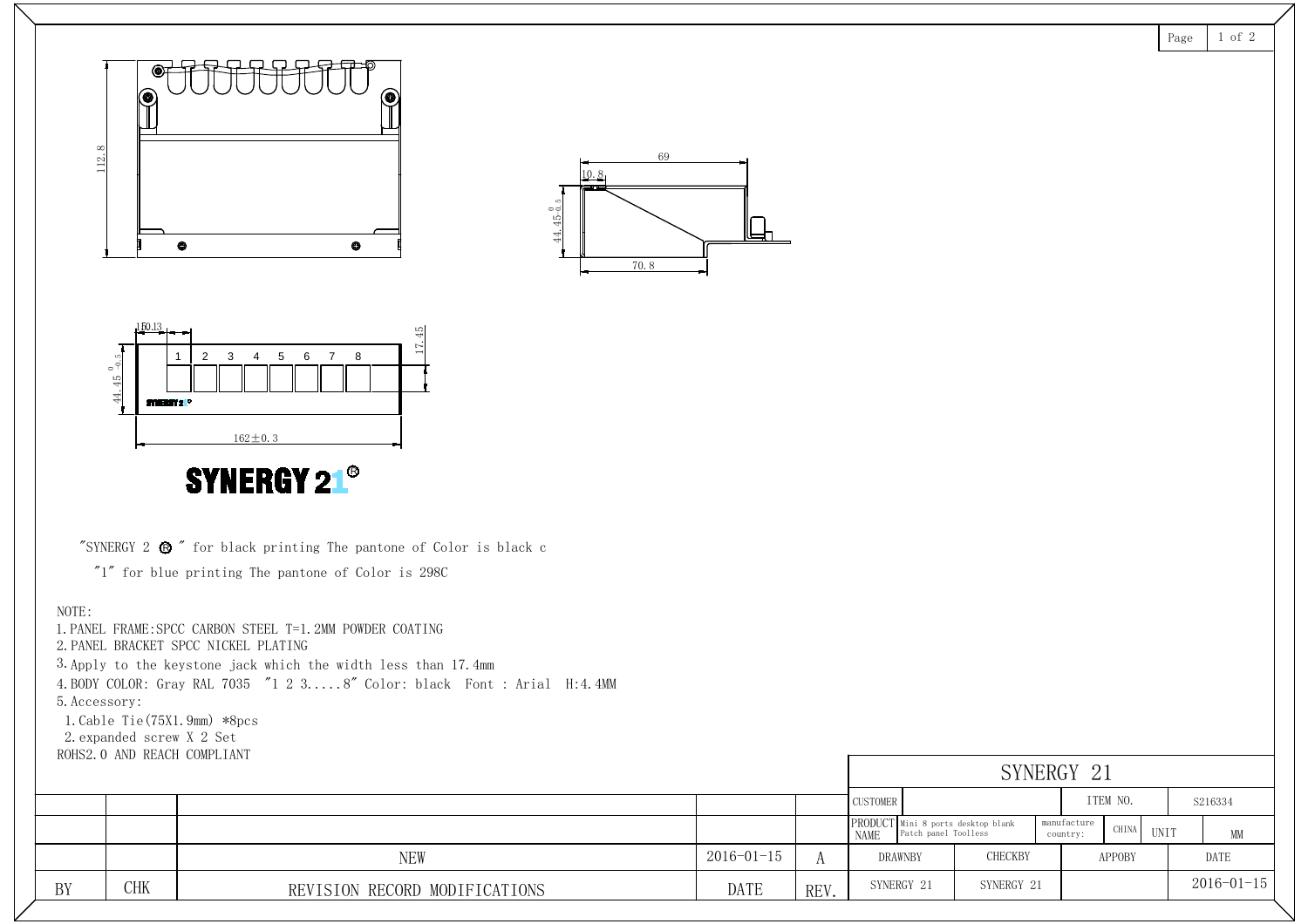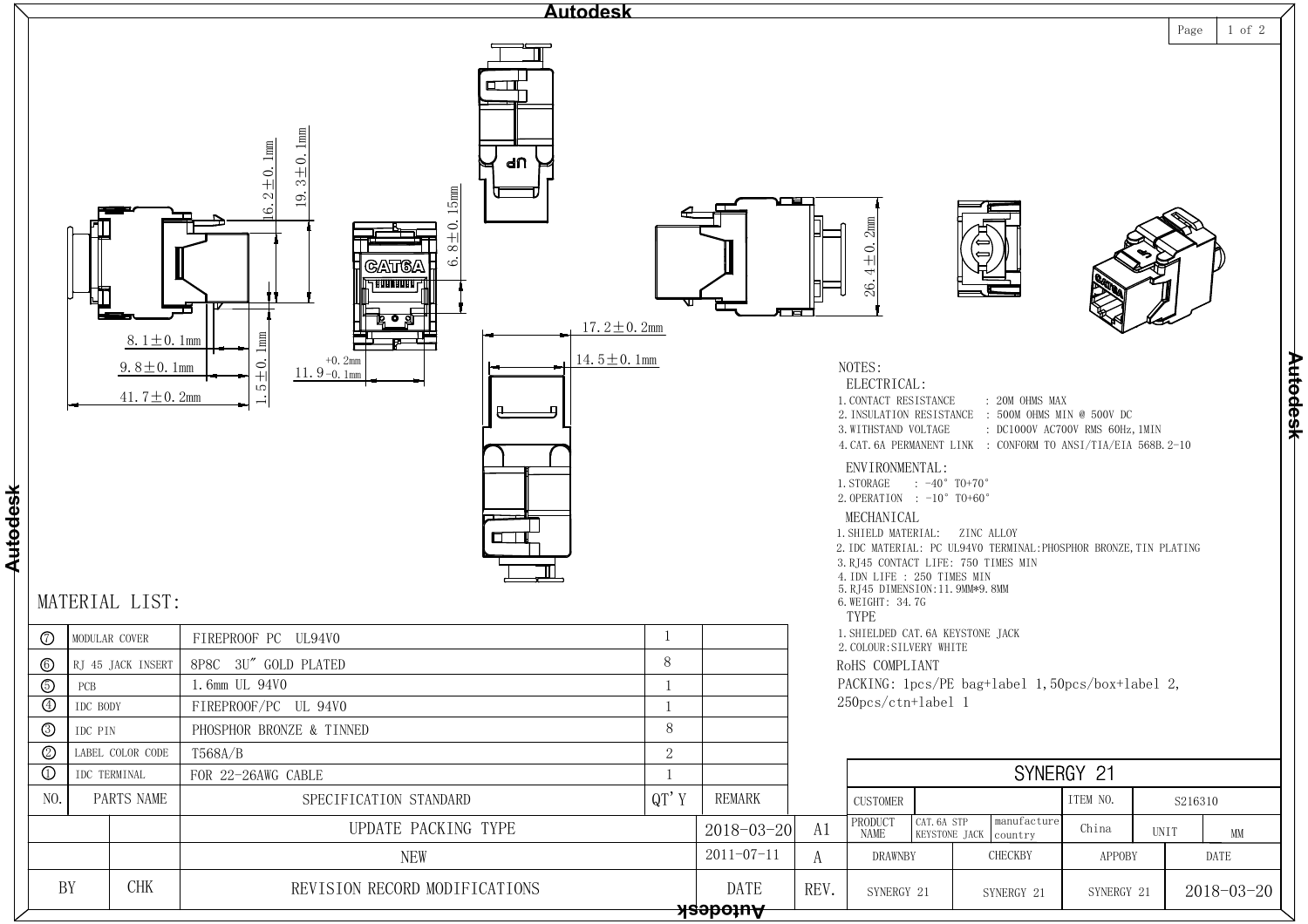

**Autodesk Autodesk**